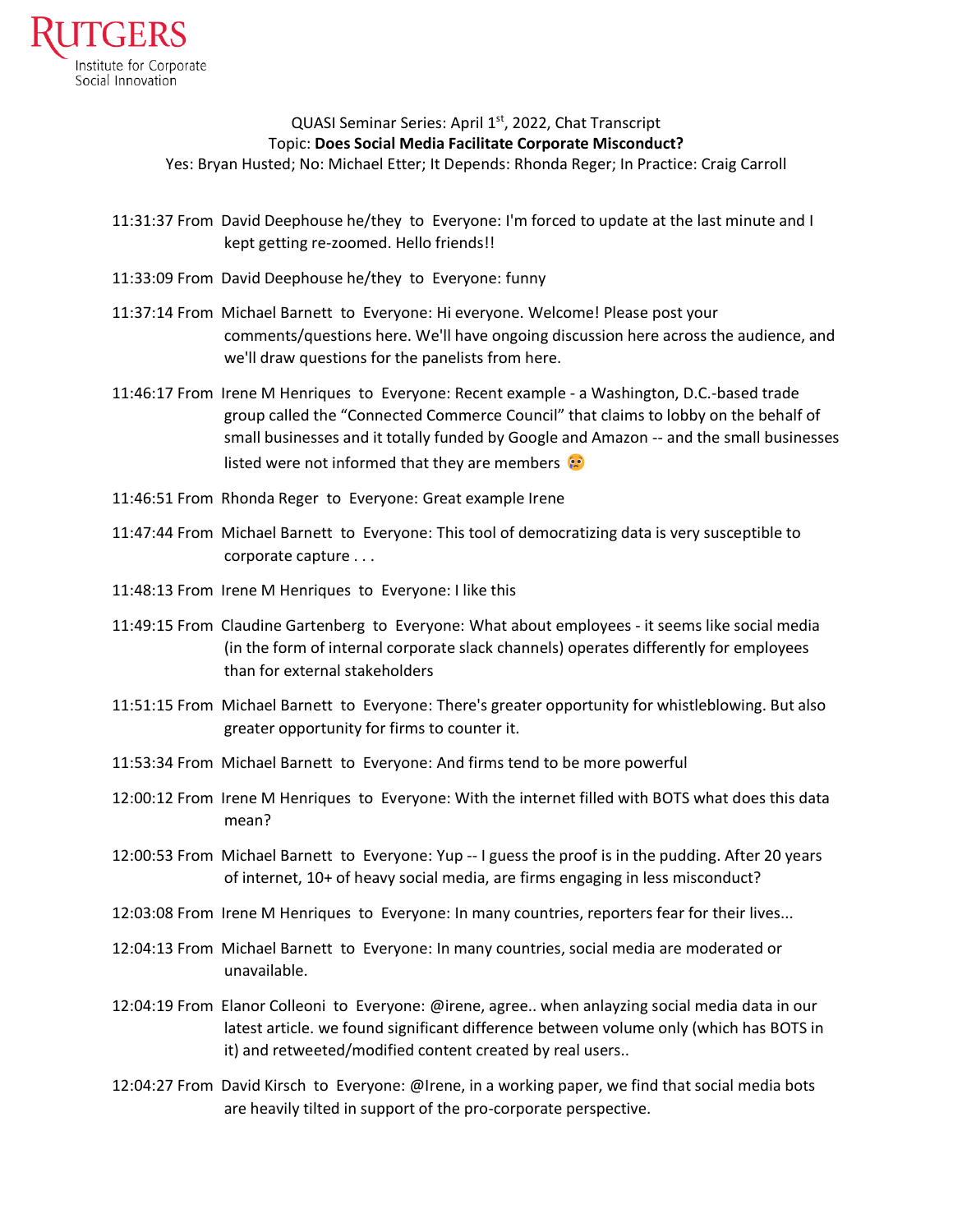

12:05:26 From Irene M Henriques to Everyone: Indeed @Elanor and @David. Please send me your papers at [ihenriques@schulich.yorku.ca](mailto:ihenriques@schulich.yorku.ca)

12:06:22 From Irene M Henriques to Everyone: Substack is a fascinating form of subscription media

12:16:17 From Michael Barnett to Everyone: I knew! Mizzou alum

12:17:53 From David Kirsch to Everyone: Thanks for the shoutout @Rhonda!

12:18:10 From Michael Barnett to Everyone: That's not really Rhonda -- it's a bot!

12:20:03 From Paul Dunn to Everyone: Fanbot is also a marketing company based in Mexico

12:20:21 From Mohsen Chowdhury to Everyone: Thank you for the mention, Professor Reger

12:24:27 From David Deephouse he/they to Everyone: Well said, Rhonda!

12:27:50 From Michael Barnett to Everyone: Now you're just tempting me . . .

12:31:10 From Rhonda Reger to Everyone: thanks David!

- 12:44:18 From David Deephouse he/they to Everyone: Living in a country with the 3rd largest number of Ukrainians after Ukraine and Russia, I am more aware of the role of national environment, as said by most speakers already
- 12:44:39 From David Deephouse he/they to Everyone: Canada, not USA
- 12:46:48 From David Deephouse he/they to Everyone: Well done, everyone -- thanks!
- 12:50:54 From Robert Bwana to Everyone: Is the allure of social media with its abundance of data lure us away from studying other technologies that could also have an impact?
- 12:54:53 From Michael Etter to Everyone: Well, actually, what you mentioned, Mike: While technology changes constantly, basic social behaviour and psychological needs stays the same.
- 12:56:47 From Michael Barnett to Everyone: Yup. I wonder how much the tail is wagging the dog. At the same time, humans are evolving according to the tech . . . interdependence is fascinating. But we are ultimately boundedly rational, emotional, short-sighted, etc.
- 12:56:59 From Irene M Henriques to Everyone: As we are exposed to so much bad events will this push us toward the metaverse to get away from the "real world"?
- 12:58:33 From Elanor Colleoni to Everyone: I am working on the conditions of convergence. One think we need to address is htat we assume people affiliate to social movements based on identity...but this is no longer the case..there are new forms of light engagement that allow convergence...
- 12:58:59 From Elanor Colleoni to Everyone: thoughts for @brian!
- 12:59:37 From Keyvan Maleki to Everyone: Do we really need to look for a software algorithm why we clicking on fries when we order our burger or fish & chips… perhaps more of a hardware question, (demand is already built in)  $\bullet$